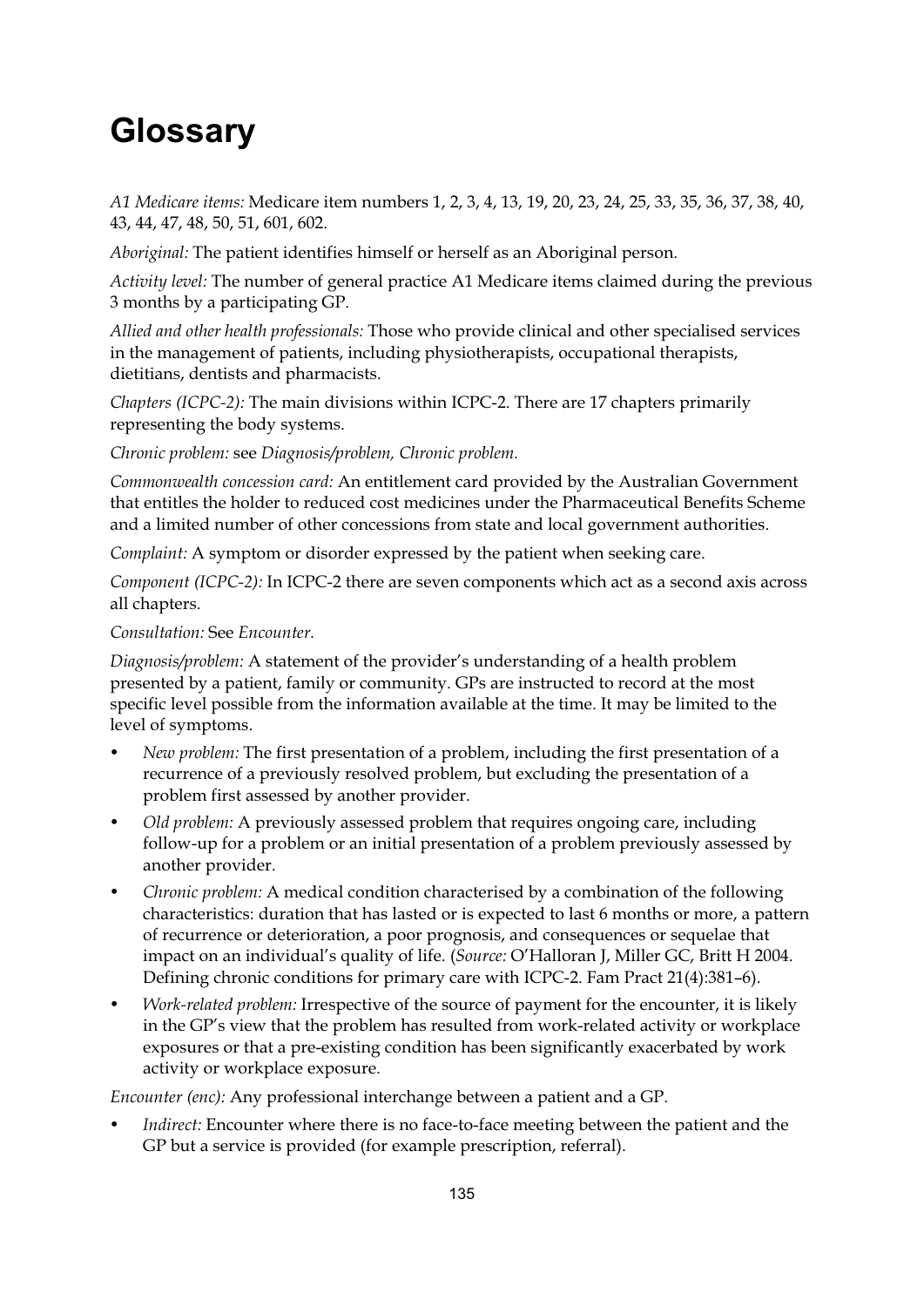- *Direct:* Encounter where there is a face-to-face meeting of the patient and the GP. Direct encounters can be further divided into:
	- Medicare-claimable
		- - *Surgery consultations:* Encounters identified by any one of MBS item numbers 3, 23, 36, 44, 52, 53, 54, 57, 5000, 5020, 5040, 5060, 5200, 5203, 5207, 5208.
		- - *Home visits:* Encounters identified by any one of MBS item numbers 4, 24, 37, 47, 58, 59, 60, 65, 5003, 5023, 5043, 5063, 5220, 5223, 5227, 5228.
		- - *Hospital encounters:* Encounters identified by any one of MBS item numbers 19, 33, 40, 50, 87, 89, 90, 91.
		- - *Residential aged care facility:* Encounters identified by any one of MBS item numbers 20, 35, 43, 51, 92, 93, 95, 96, 5010, 5028, 5049, 5067, 5260, 5263, 5265, 5267.
		- - *Health assessments:* Encounters identified by any one of MBS item numbers 700, 702, 704, 706, 708, 710, 712.
		- - *Chronic disease management items:* Encounters identified by any one of MBS item numbers 720, 721, 722, 723, 724, 725, 726, 727, 728, 729, 730, 731.
		- - *Case conferences:* Encounters identified by any one of MBS item numbers 734, 736, 738, 740, 742, 744, 746, 749, 757, 759, 762, 765, 768, 771, 773, 775, 778, 779.
		- - *Incentive payments:* Encounters identified by any one of MBS item numbers 2497, 2501, 2503, 2504, 2506, 2507, 2509, 2517, 2518, 2521, 2522, 2525, 2526, 2546, 2547, 2552, 2553, 2558, 2559, 2574, 2575, 2577, 2578, 2598, 2600, 2603, 2606, 2610, 2613, 2616, 2620, 2622, 2624, 2631, 2633, 2635, 2664, 2666, 2668, 2673, 2675, 2677, 2704, 2705, 2707, 2708.
		- - *Other MBS encounters:* Encounters identified by an MBS item number that does not identify place of encounter (see *A1 Medicare items*).
	- *Workers compensation:* Encounters paid by workers compensation insurance.
	- *Other paid:* Encounters paid from another source (for example state).

*General practitioner (GP):* A medical practitioner who provides primary comprehensive and continuing care to patients and their families within the community (Royal Australian College of General Practitioners).

*Medication:* Medication that is prescribed, provided by the GP at the encounter or advised for over-the-counter purchase.

*Medication rates:* The rate of use of all medications, including medications that were prescribed, supplied by the GP and advised for over-the-counter purchase.

*Medication status:* 

- *New:* The medication prescribed/provided at the encounter/advised is being used for the management of the problem for the first time.
- *Continuation:* The medication prescribed/provided at the encounter/advised is a continuation or repeat of previous therapy for this problem.
- *Old:* See *Continuation.*

*Morbidity:* Any departure, subjective or objective, from a state of physiological wellbeing. In this sense, sickness, illness and morbid conditions are synonymous.

*Patient status:* The status of the patient to the practice.